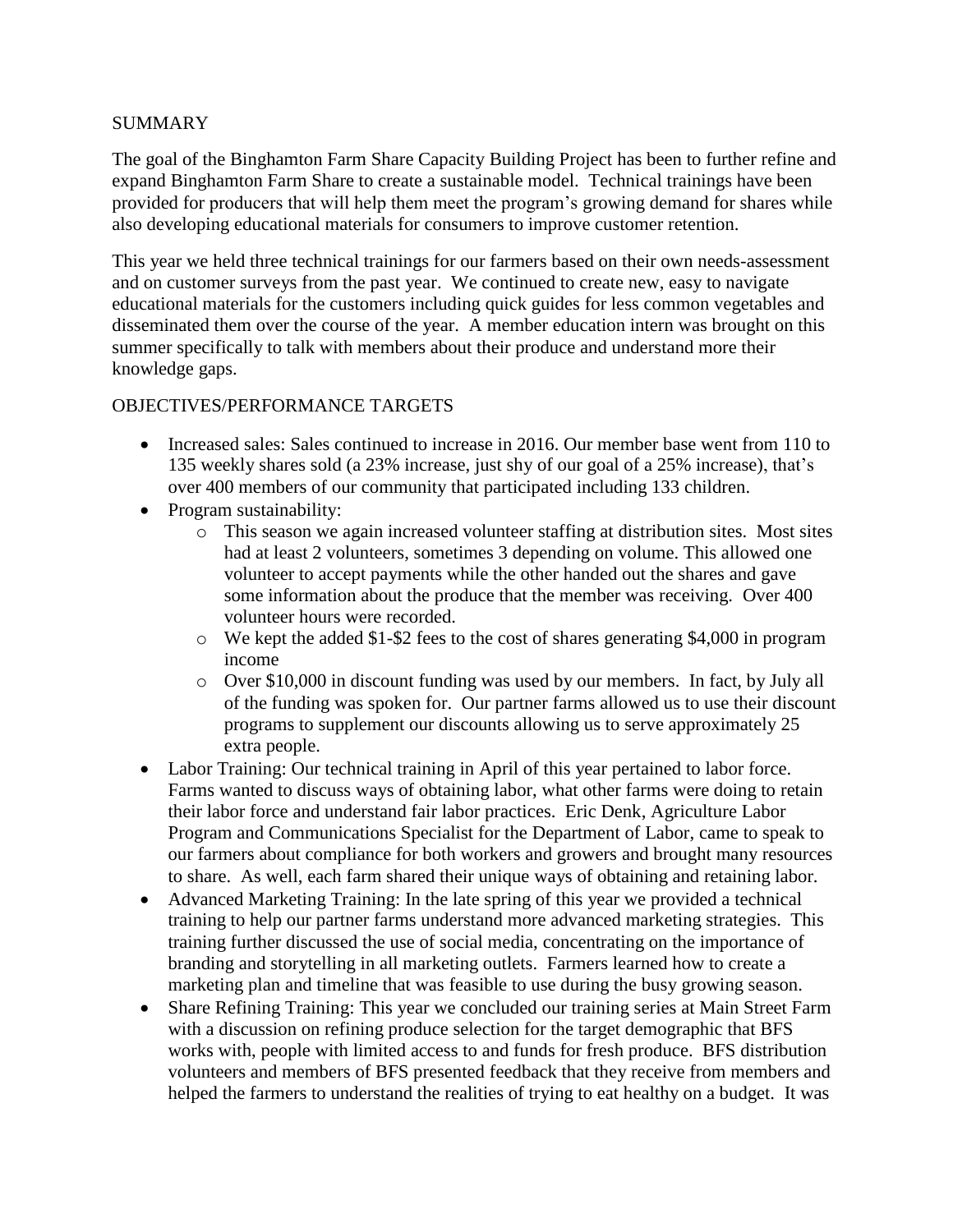helpful for the partner farmers understand that our members may not have ample refrigerator space, access to proper kitchen utensils, storage, etc. Many of our members have never cooked before or have very little cooking experience. Productive conversations were had revolving around how best to maximize the member benefit while ensuring the farmers were receiving fair compensation. The distribution volunteers, now familiar with the farmers, can in turn help the members to understand how the farmers make their selections for shares and bridge gaps that may occur.

 Overall customer satisfaction, knowledge and retention: Customer retention this year was up to 75% increased from 70% in 2015. Building upon our success with the "Care for Your Share" and "Storage Guide" materials we created in 2015, this year we created storage guides for herbs, cooking with greens, a pantry stocking and meal planning guide, and introduced a "Veggie of the Week" guide for less common produce. For the Veggie of the Week initiative we offered a recipe with a sample featuring that vegetable accompanied by a quick guide for ways to prepare, short and long term storage and some nutrition information.

## ACCOMPLISHMENTS/MILESTONES

## **November 2015-April 2016:**

- 2 Technical Assistance trainings for partner farms were held (Labor and Advanced Marketing)
- Yearly program report posted on VINES website
- Article published in Cornell Small Farms Quarterly Newsletter

## **April-May 2016:**

- BFS sign-ups open for customers
- Educational materials for customers were updated; new educational materials created
- "CSA 101 Workshop" held

## **June-September 2016:**

- Customer pre-surveys collected
- Educational materials for customers were distributed
- VINES farm visits conducted
- Mid-season Member Education survey administered to understand where we can fill in knowledge gaps with customers

## **October-December 2016:**

- On-farm training (refining shares) for partner farms held in conjunction with post season meeting to debrief on the season, provide feedback from customer surveys, and discuss opportunities for improvement
- Customer post-surveys collected and analyzed, shared with partner farms
- Panel presentation in November at Food and Health Network's Growing Health Forum: Fruit & Vegetable Prescriptions